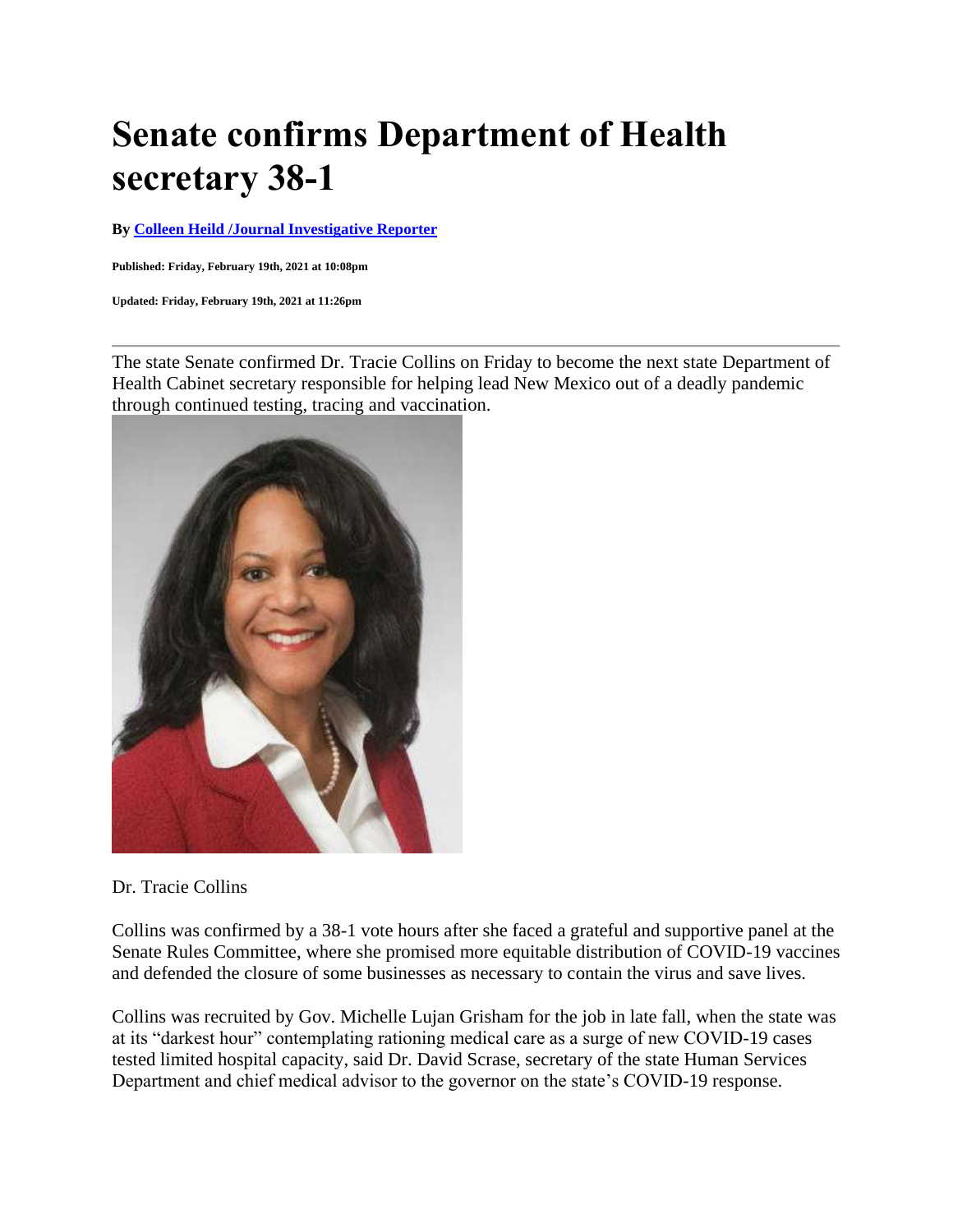She is on indefinite leave from her post as dean of the University of New Mexico College of Population Health. Collins made it clear at her Senate Rules confirmation hearing Friday her priority was containing the virus, but said she hoped to tackle "other issues around health inequities."

Asked about DOH data showing the low vaccination rate of minority populations in New Mexico, Collins said, "one of the issues … the initial rollout did not address equity appropriately." She offered no details.

"And so we're looking at where doses are going and wanting to make sure that for the most vulnerable populations, we have vaccine providers in those areas."

The vaccine rollout came just as Collins joined the DOH as a secretary-designee. Back in December, the first group to be vaccinated were first responders, health care workers and those in long term facilities. Currently, those 75 and older and those 16 and older with a chronic health condition are eligible to be vaccinated.

She said the state has potentially more than 400 providers and currently 289 providers who have doses of the vaccine to administer, but wants to add providers in smaller, more remote communities.

At the Senate Rules hearing, Collins raised the issue of "vaccine hesitancy."

"It is very concerning. There's a lot of history in our country, there's structural racism, there's a lack of trust of the health care system, and so we can't expect because a pandemic has hit, that suddenly people are going to trust the health care system or want to actually receive a vaccine. So the onus is ours, the Department of Health and others, to work with these communities, to understand what their concerns are, to provide clear information on vaccines, on their efficacy and what we know and the value of them to save lives and to actually help those hardest hit, which are communities of color."

Collins sounded hopeful about a third vaccine from Johnson & Johnson due to arrive in New Mexico in the coming weeks.

"The wonderful thing about Johnson & Johnson is it's one dose, it has a good shelf life, there's not the ultra cold storage issue." That type of vaccine could be best "for people who are hard to reach, transient, who don't stay in one place long enough, those populations," she told the committee.

Sen. Peter Wirth, D-Santa Fe, thanked Collins for stepping up "at a moment when we really needed you to help all of us."

Wirth asked her about the argument from some lawmakers that "we would have been just as good in New Mexico if we had just left all the businesses open, as some other states have done."